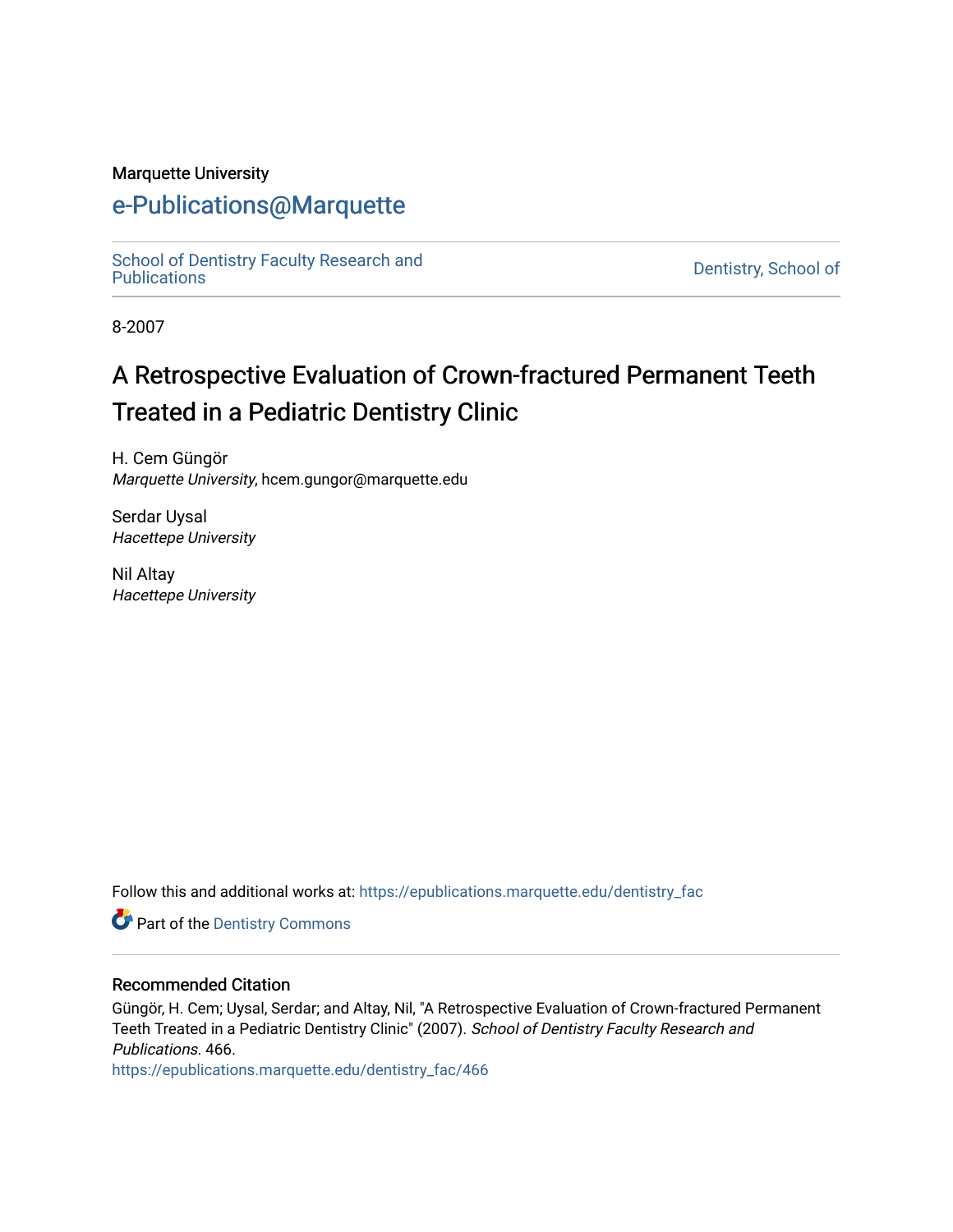**Marquette University**

# **e-Publications@Marquette**

# *Dentistry Faculty Research and Publications/School of Dentistry*

*This paper is NOT THE PUBLISHED VERSION***.**  Access the published version via the link in the citation below.

*Dental Traumatology*, Vol. 23, No. 4 (August 2007): 211-217. [DOI.](https://doi.org/10.1111/j.1600-9657.2005.00446.x) This article is © Wiley and permission has been granted for this version to appear in [e-Publications@Marquette.](http://epublications.marquette.edu/) Wiley does not grant permission for this article to be further copied/distributed or hosted elsewhere without express permission from Wiley.

# A Retrospective Evaluation of Crown-Fractured Permanent Teeth Treated in A Pediatric Dentistry Clinic

Hamdi Cem Güngör Department of Pedodontics, Faculty of Dentistry, Hacettepe University, Ankara, Turkey Serdar Uysal Department of Oral Diagnosis and Radiology, Faculty of Dentistry, Hacettepe University, Ankara, Turkey Nil Altay Department of Pedodontics, Faculty of Dentistry, Hacettepe University, Ankara, Turkey

## Abstract

A retrospective study was carried out on the dental trauma records of 93 patients (55 boys, 38 girls) with 129 crown-fractured teeth. The patients' average age was 9.57 years (SD 1.57), ranging between 7 and 15 years. Uncomplicated crown facture (comprising enamel–dentin) was the most observed type of injury (*n*=107, 83%). Only 15 patients (16.13%) sought treatment in less than 24 h following the injury. Of 41 injured teeth (31.79%) the apices were open at the time of presentation at the clinic. The initial treatment of these injured teeth were interim restoration with acid-etch and composite (69%), Cvek amputation (2.33%), fragment reattachment (1.55%), apexification (APX, 10.07%), and root-canal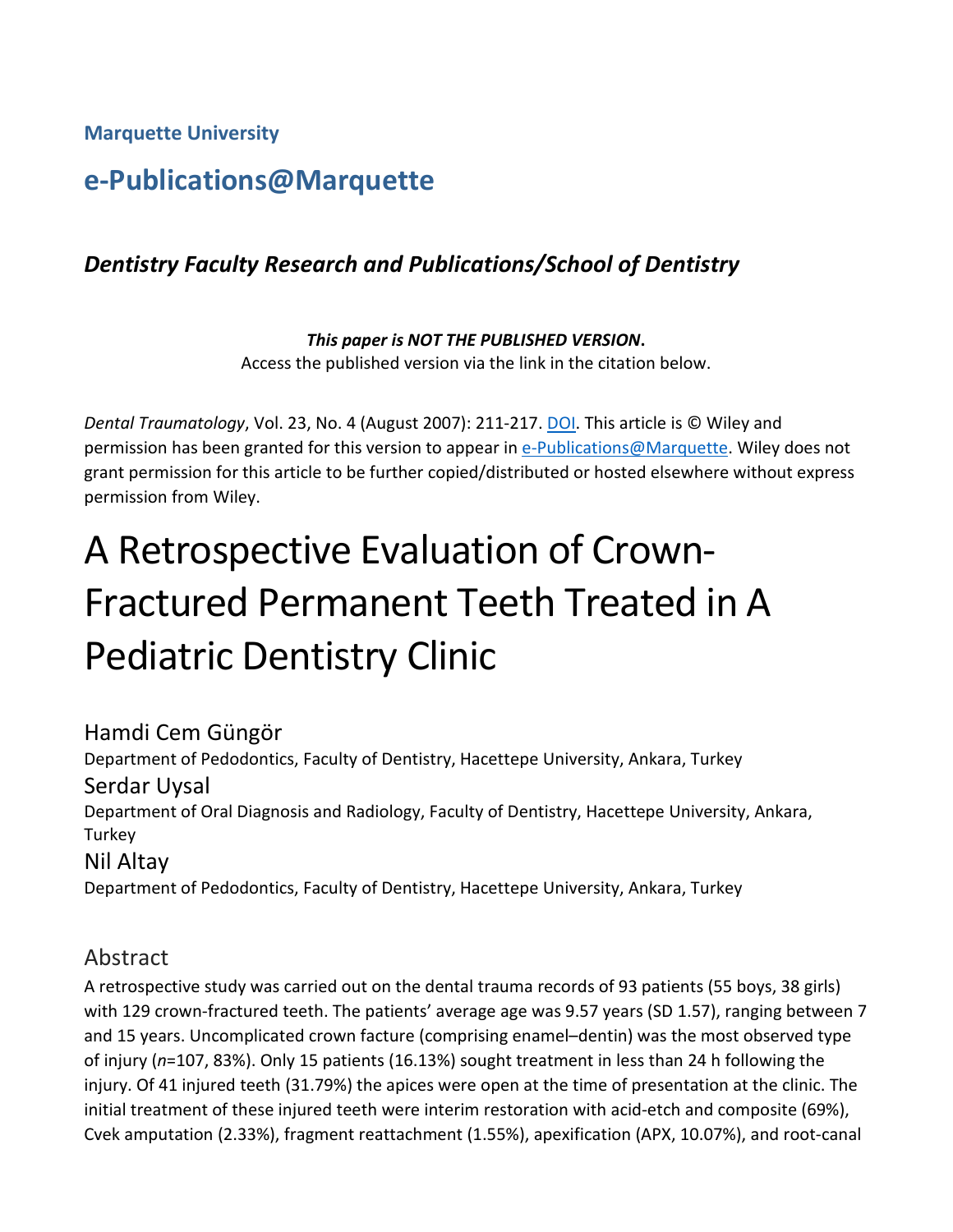treatment (RCT, 17.05%). Out of 94 teeth, which were diagnosed as vital on admittance, 23 (24.46%) later developed pulp necrosis and required APX or RCT depending on their apical status. In 66 teeth (51.16%) definitive treatment was provided with only esthetic restoration (ER), while in 15.50% and 26.68% of injured teeth ER was carried out following APX and RCT, and RCT, respectively. Definitive treatment was provided in 3–6 months for 29.45% of the injured teeth, while 27.13% and 20.16% of teeth received definitive treatment within 1–3 months and 6 months to 1 year, respectively. Type of crown-fracture, elapsed time following injury, and vitality of the tooth on admittance and pulp necrosis observed were significantly related to the total time spent for definitive treatment (*P* < 0.05).

Dental traumatic injuries are common health problems in child and adolescent populations. Approximately 50% of children are exposed to dental trauma before the age of 15 (**1**). Besides representing a considerable proportion of dental emergencies, traumatic injuries are frequently the cause of esthetic and psychologic problems in children adolescents (**2**-**4**). The reported prevalence of these injuries has ranged from 6% to 37% for different countries (**5**-**10**). The common etiological factors have been reported as falls, collisions, sports accidents, violence, and traffic accidents (**5**).

Among other types of traumatic injuries in permanent dentition, crown fracture is the most common with a reported prevalence ranging from 26% to 76% (**11**-**13**). Crown fracture is a type of traumatic injury in which a portion of tooth enamel is lost following a perpendicular or obliquely directed impact force to the incisal edge of the tooth. Fractures of enamel and enamel dentin (without pulpal involvement) are defined as 'uncomplicated.' However, the term changes into 'complicated,' when the fracture involves enamel and dentin, and exposes the pulp (**5**). In most studies, uncomplicated crown fractures have been reported to be the most common injury to the permanent teeth (**12**, **14**-**16**). A frequent observation is that maxillary central incisors tend to be the most affected teeth (**11**-**13**, **17**).

Traumatic injuries to the teeth require immediate attention. However, depending on the type of trauma and its impact on the pulp, complications may arise; affecting the overall treatment times and costs. The purpose of the study was to retrospectively evaluate pulpal prognosis of crown-fractured permanent teeth and the outcome of treatment provided in a pediatric dentistry clinic.

# Patients and methods

The study was carried out on the dental trauma records of patients presented for treatment at the Department of Pediatric Dentistry, Faculty of Dentistry, Hacettepe University, in Ankara, Turkey, between December 1999 and April 2004. The study sample consisted of patients with crown fractures. Only uncomplicated (enamel–dentin) and complicated crown-fractured teeth were included in the study. Initial examinations following injury, follow up, and definitive treatment of these patients were all carried out by the pedodontists at the department. Two clinicians examined each patient's record, radiographs of teeth, and data related to the following fields were recorded:

- *Information related to the patient:* Patients' age and gender.
- *Information related to the injury:* Type of crown fracture, number of injured teeth, and time elapsed following injury.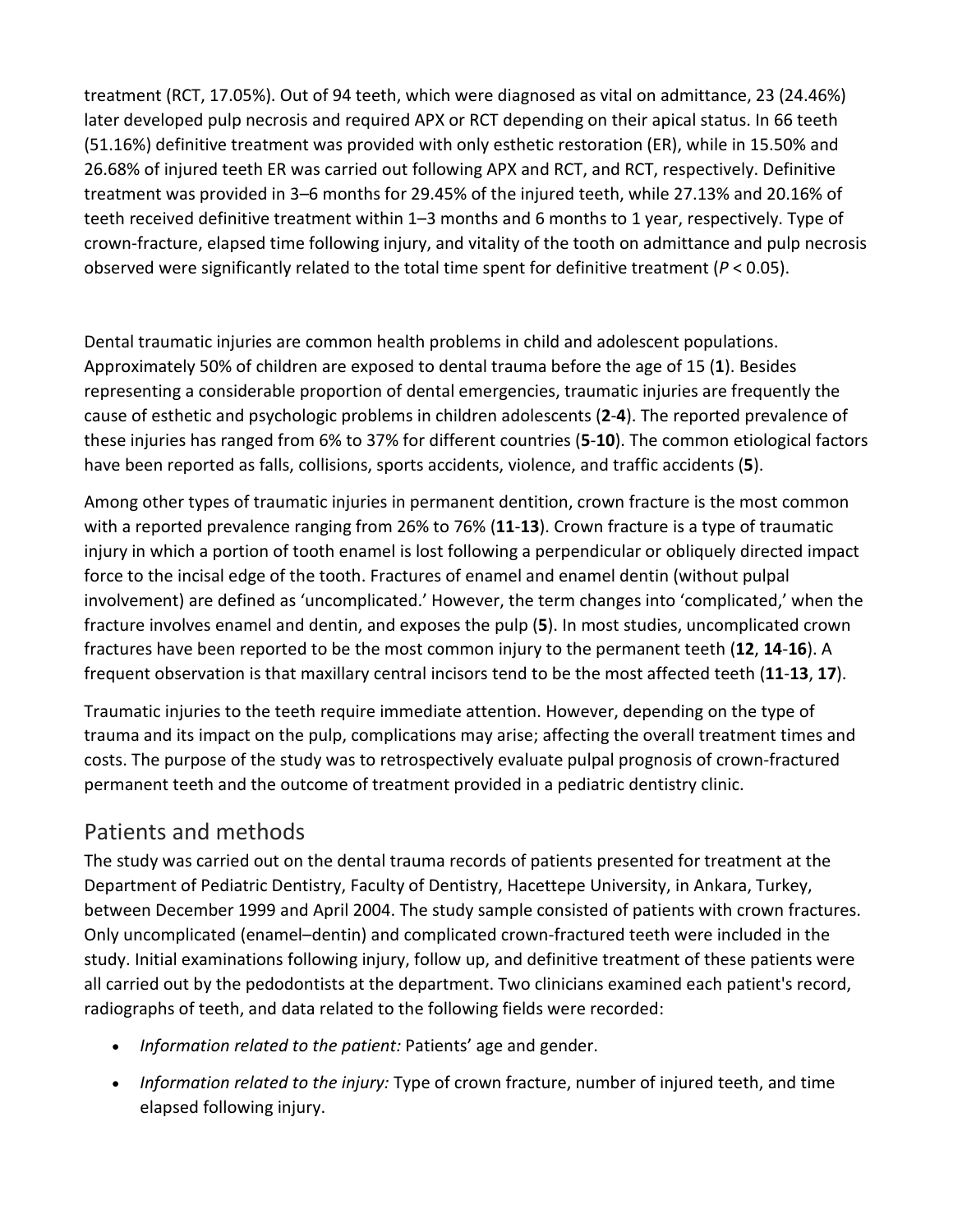- *Information related to the injured tooth:* Type of tooth, vitality of the tooth on admittance and at the end of the treatment, apical status (open or closed apex).
- *Information related to the treatment provided:* Type of initial treatment provided, pulp necrosis observed during the course of treatment, type of definitive treatment provided and the total time spent for the definitive treatment.

Statistical analysis was carried out by chi-squared test using spss for Windows v 10. The significance level was set as *P* < 0.05.

# Results

Dental trauma records of 93 patients, 38 girls (40.9%) and 55 boys (59.1%), were evaluated. The average age of the patients was 9.59 years (range 7–15, SD 1.57 years). **Figure 1** shows the distribution of patients' ages by gender. Fifty-eight patients (62.4%) had only one injured tooth, while 34 (36.5%) had two and one (1.1%) patient had three affected teeth.



**Figure 1** Distribution of age groups by gender.

There was a tendency for delay in immediate presentation for dental treatment among the study population. Only 15 patients (16.13%) were referred to the clinic in less than 24 h following the injury. Thirty-nine patients (41.94%) were seen in 1–7 days after the injury. The number of patients seen 1–4 weeks after the injury was 24 (25.81%). While eight patients (8.60%) sought treatment 1–6 months after the injury, seven (7.52%) patients were referred to the clinic after more than 6 months. The relation between elapsed time following injury and type of crown fracture is presented in **Fig. 2**. Type of crown fracture and apical status of injured teeth are shown in **Fig. 3**. **Table 1** shows the distribution of teeth by vitality on admittance and apical status.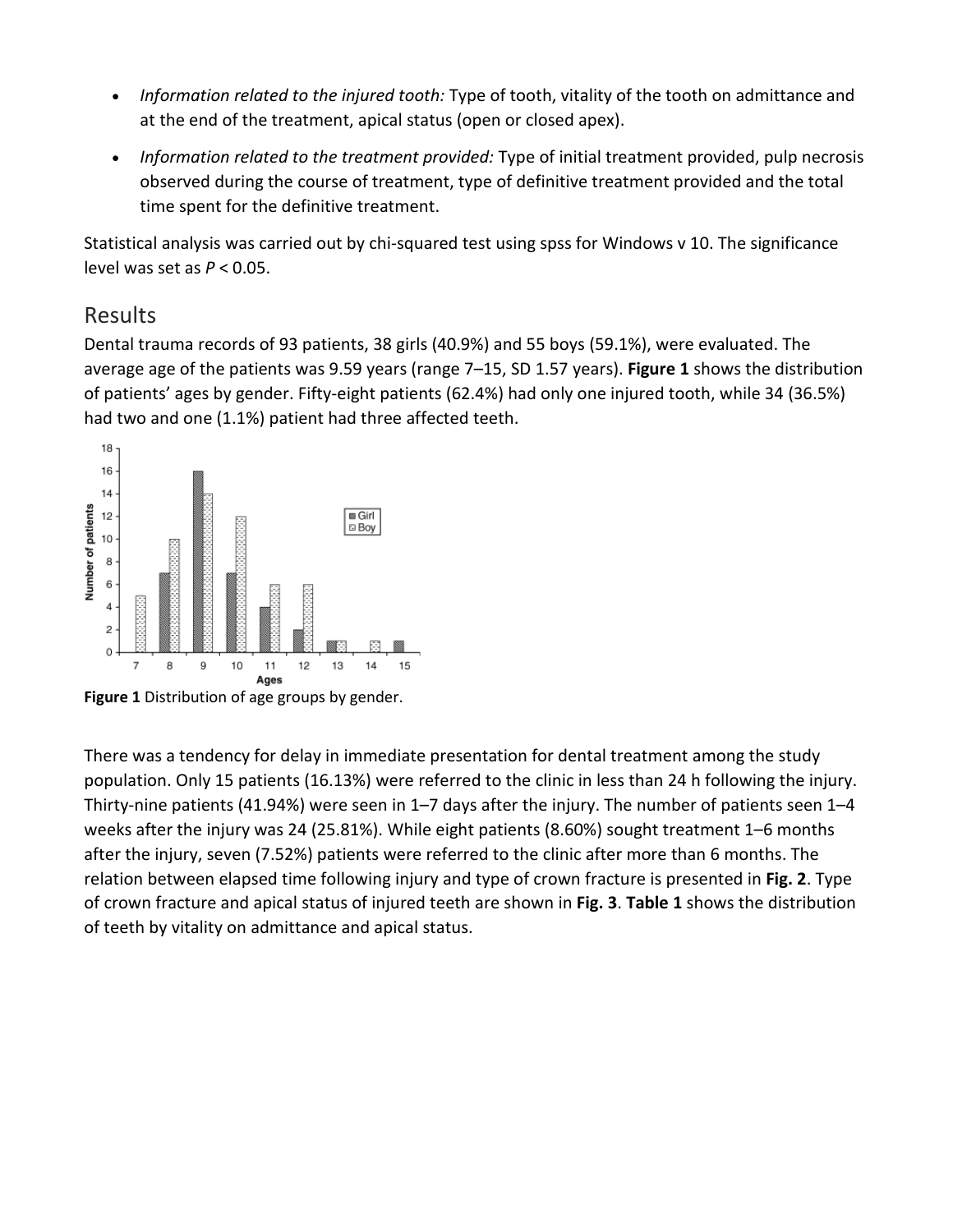

**Figure 2** Elapsed time following injury by type of crown fracture.



**Figure 3** Type of crown fracture by tooth maturity.

|                       | Teeth, $n$ (%) |         |            |         |         |              |
|-----------------------|----------------|---------|------------|---------|---------|--------------|
|                       | 11             | 12      | 21         | 31      | 41      | <b>Total</b> |
| Vital/open apex       | 14 (51.85)     | 2(7.41) | 10 (37.04) | 1(3.70) | 1(3.70) | 28 (21.71)   |
| Vital/closed apex     | 31 (48.43)     | 1(1.56) | 29 (45.31) | 3(4.68) | 2(3.12) | 66 (51.16)   |
| Non-vital/open apex   | 7(53.85)       | 0(0.00) | 6(46.15)   | 0(0.00) | 0(0.00) | 13 (10.08)   |
| Non-vital/closed apex | 13 (59.09)     | 0(0.00) | 9(40.91)   | 0(0.00) | 0(0.00) | 22 (17.05)   |
| Total                 | 65 (50.38)     | 3(2.33) | 54 (41.86) | 4(3.10) | 3(2.33) | 129 (100)    |

**Table 1.** Distribution of teeth by vitality on admittance and apical status

CF, Crown fracture; APX, Apexification treatment; RCT, Root-canal treatment; PN, Pulp necrosis; ER, Esthetic restoration.

Distribution of teeth by the studied parameters is presented in **Table 2**. The total number of crownfractured teeth was 129. Of these, 22 teeth (17%) presented complicated crown fractures, while 107 (83%) had uncomplicated crown fractures. The most affected teeth were the maxillary central incisors (*n* = 119, 92.24%). In nearly one-third of injured teeth (*n* = 41, 31.79%) the apices were open at the time of presentation at the clinic. Only 94 teeth (72.87%) were diagnosed as vital on admittance.

| Table 2. Distribution of teeth by the studied parameters |  |
|----------------------------------------------------------|--|
|----------------------------------------------------------|--|

|                  | Teeth       |             |                        |         |                                              |
|------------------|-------------|-------------|------------------------|---------|----------------------------------------------|
|                  | 11, $n$ (%) | 12, $n$ (%) | $ 21, n\ (%)$          |         | 31, n $(\%)$   41, n $(\%)$   Total n(n/129) |
| Type of injury   |             |             |                        |         |                                              |
| Uncomplicated CF | 51 (47.70)  | 3(2.80)     | $46(43.00)$   4 (3.74) | 3(2.80) | 107 (82.95)                                  |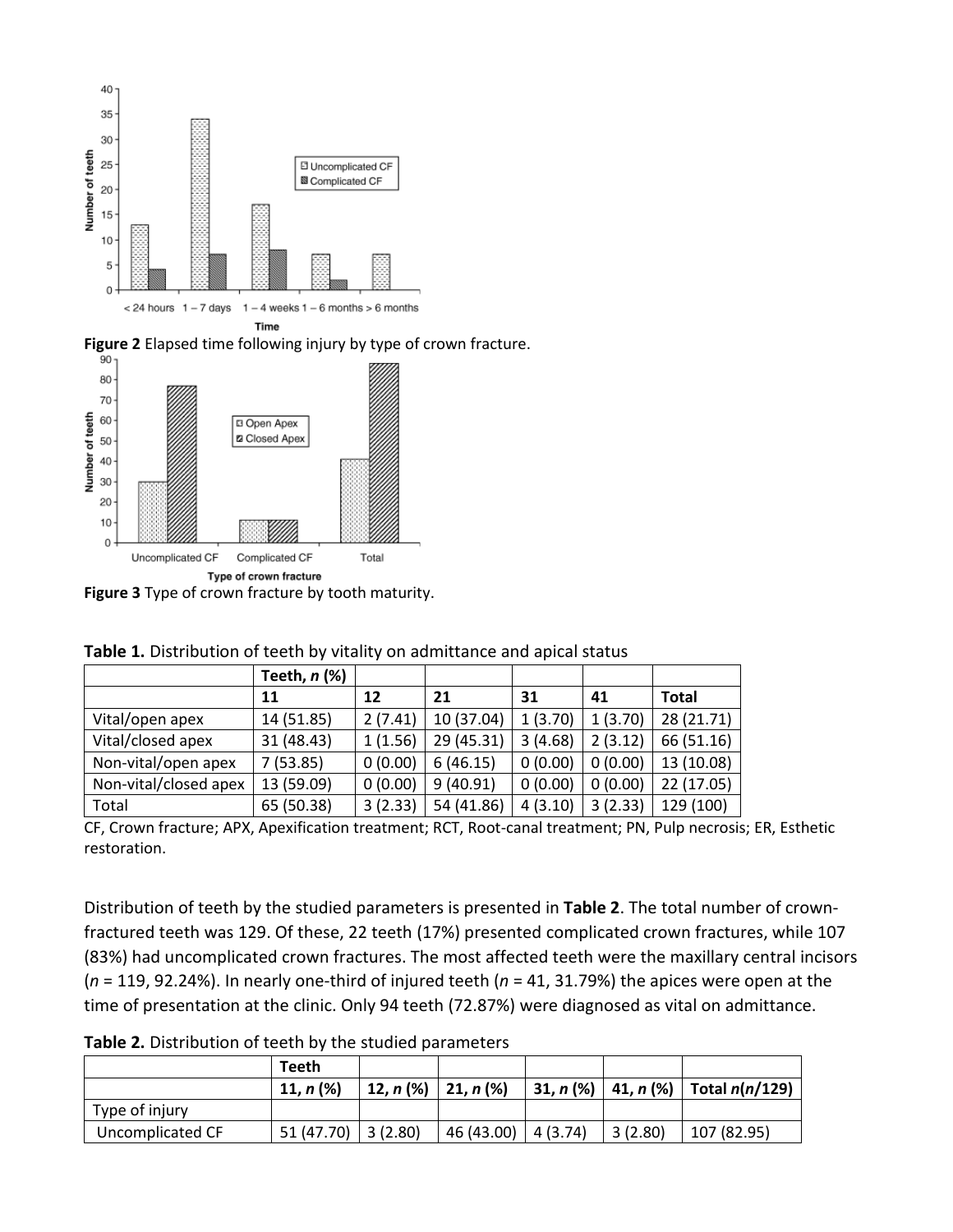| <b>Complicated CF</b>  | 14 (63.63) | 0(0.00)  | 8 (36.37)  | 0(0.00) | 0(0.00) | 22 (17.05)  |
|------------------------|------------|----------|------------|---------|---------|-------------|
| Apical status          |            |          |            |         |         |             |
| Open apex              | 21 (51.22) | 2(4.87)  | 16 (39.02) | 1(2.44) | 1(2.44) | 41 (31.79)  |
| Closed apex            | 44 (50.00) | 1(1.13)  | 38 (43.18) | 3(3.41) | 2(2.27) | 88 (68.21)  |
| Vitality on admittance |            |          |            |         |         |             |
| Vital                  | 45 (47.87) | 3(3.19)  | 39 (41.49) | 4(4.25) | 3(3.19) | 94 (72.87)  |
| Non-vital              | 20 (57.14) | 0(0.00)  | 15 (42.85) | 0(0.00) | 0(0.00) | 35 (27.13)  |
| Initial treatment      |            |          |            |         |         |             |
| Interim restoration    | 42 (47.19) | 3(3.37)  | 37 (41.58) | 4(4.49) | 3(3.37) | 89 (69.00)  |
| Cvek amputation        | 2(66.67)   | 0(0.00)  | 1(33.33)   | 0(0.00) | 0(0.00) | 3(2.33)     |
| Fragment reattachment  | 1(50.00)   | 0(0.00)  | 1(50.00)   | 0(0.00) | 0(0.00) | 2(1.55)     |
| <b>APX</b>             | 7(53.84)   | 0(0.00)  | 6(46.16)   | 0(0.00) | 0(0.00) | 13 (10.07)  |
| <b>RCT</b>             | 13 (59.09) | 0(0.00)  | 9(40.91)   | 0(0.00) | 0(0.00) | 22 (17.05)  |
| Complication observed  |            |          |            |         |         |             |
| PN (requiring APX)     | 6(75.00)   | 1(12.50) | 1(12.50)   | 0(0.00) | 0(0.00) | 8(6.20)     |
| PN (requiring RCT)     | 7 (46.68)  | 0(0.00)  | 6(40.00)   | 1(6.66) | 1(6.66) | 15 (11.63)  |
| No complication        | 52 (49.05) | 2(1.89)  | 47 (44.34) | 3(2.83) | 2(1.89) | 106 (82.17) |
| Vitality at the end    |            |          |            |         |         |             |
| Vital                  | 32 (45.07) | 2(2.82)  | 32 (45.07) | 3(4.22) | 2(2.82) | 71 (55.04)  |
| Non-vital              | 33 (56.90) | 1(1.72)  | 22 (37.94) | 1(1.72) | 1(1.72) | 58 (44.96)  |
| Definitive treatment   |            |          |            |         |         |             |
| ER                     | 29 (43.94) | 2(3.03)  | 30 (45.45) | 3(4.55) | 2(3.03) | 66 (51.16)  |
| Cvek Amp. + ER         | 2(66.67)   | 0(0.00)  | 1(33.33)   | 0(0.00) | 0(0.00) | 3(2.32)     |
| Fragment reattachment  | 1(50.00)   | 0(0.00)  | 1(50.00)   | 0(0.00) | 0(0.00) | 2(1.56)     |
| APX + RCT + ER         | 12 (60.00) | 1(5.00)  | 7(35.00)   | 0(0.00) | 0(0.00) | 20 (15.50)  |
| $RCT + ER$             | 20 (54.05) | 0(0.00)  | 15 (40.55) | 1(2.70) | 1(2.70) | 37 (28.68)  |
| Extraction             | 1(100.00)  | 0(0.00)  | 0(0.00)    | 0(0.00) | 0(0.00) | 1(0.78)     |

CF, Crown fracture; APX, Apexification treatment; RCT, Root-canal treatment; PN, Pulp necrosis; ER, Esthetic restoration.

As regards the initial treatment of these injured 129 teeth, 89 (69%) received interim restoration with acid-etch and composite resin, 22 (17.05%) were extirpated and root-canal therapy (RCT) was initiated. In 13 teeth (10.07%) apexification (APX) was required, while in three teeth (2.33%) Cvek amputation was performed. Fragment reattachment was carried out on two teeth (1.55%).

During the course of the treatment pulp necrosis was observed in 23 teeth (17.83%). Accordingly, APX and RCT were initiated in 8 and 15 teeth, respectively.

In 66 teeth (51.16%) esthetic restoration was the definitive treatment. However, 60 teeth (46.5%) were estethically restored following any one type of endodontic treatment, either APX or RCT. Performed fragment reattachment procedure was successful and remained as the definitive treatment of two teeth (1.56%). One tooth was extracted due to failure of APX and root resorption.

The distribution of vital and non-vital teeth before the initial treatment and at the end of treatment related to the type of injury, and apical status is presented in **Table 3**.

**Table 3.** Distribution of vital and non-vital teeth before the initial treatment and at the end of treatment related to the type of injury and apical status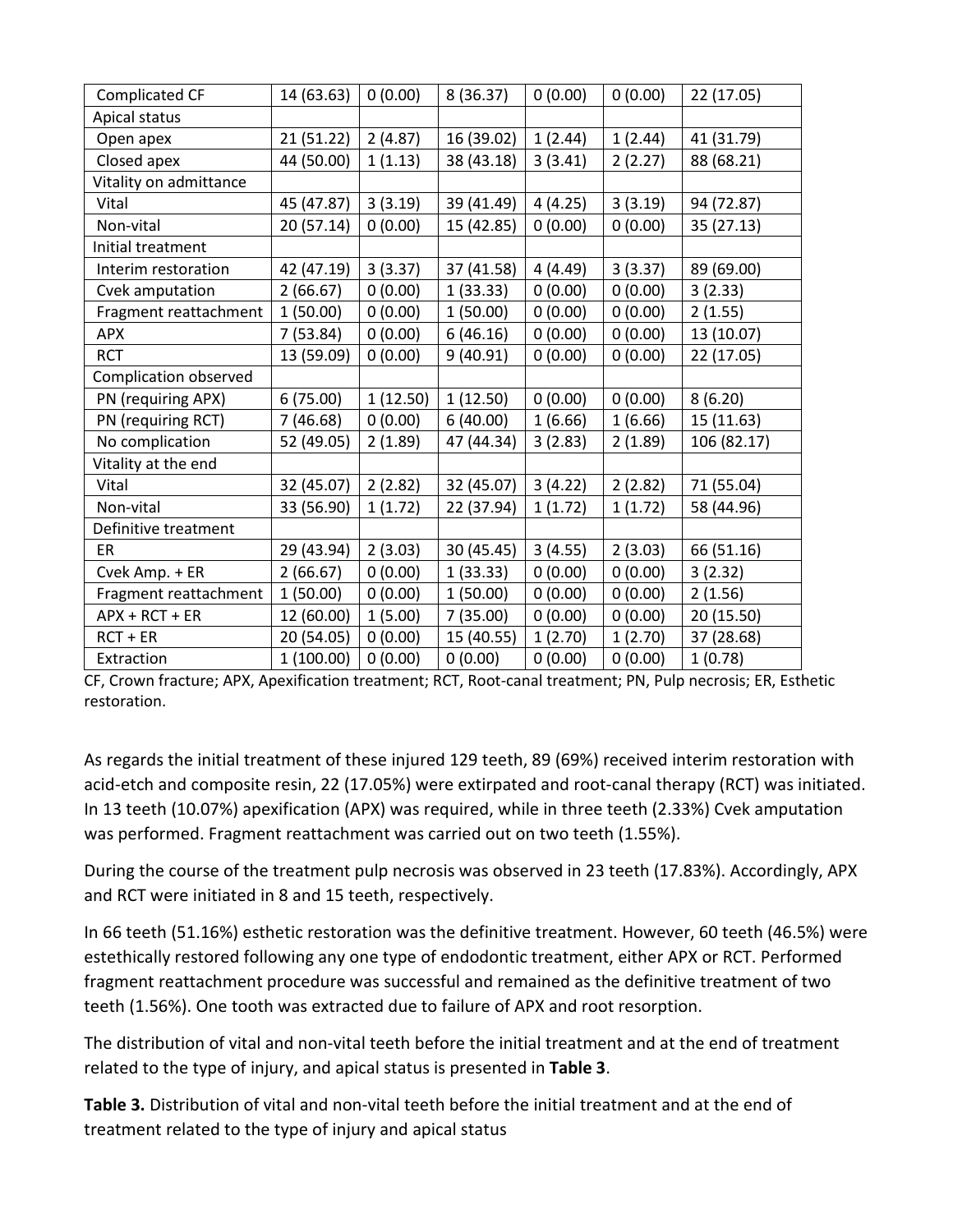|                           | At the initial<br>treatment, $n$ (%) |               |                | At the definitive<br>treatment, $n$ (%) |               |                |
|---------------------------|--------------------------------------|---------------|----------------|-----------------------------------------|---------------|----------------|
|                           | <b>Vital</b>                         | Non-<br>vital | <b>Total</b>   | <b>Vital</b>                            | Non-<br>vital | <b>Total</b>   |
| UCF open<br>apex          | 25(83.3)                             | 5(16.7)       | 30(23.3)       | 18 (60.0)                               | 12<br>(40.0)  | 30(23.3)       |
| UCF closed<br>apex        | 65 (84.4)                            | 12<br>(15.6)  | 77 (59.7)      | 51(66.2)                                | 26<br>(33.8)  | 77 (59.7)      |
| CCF open<br>apex          | 3(27.3)                              | 8(72.7)       | 11(8.5)        | 2(18.1)                                 | 9(81.9)       | 11(8.5)        |
| <b>CCF</b> closed<br>apex | 1(9.1)                               | 10<br>(90.9)  | 11(8.5)        | 0(0.0)                                  | 11<br>(100.0) | 11(8.5)        |
| Total                     | 94 (72.9)                            | 35<br>(27.1)  | 129<br>(100.0) | 71(55.1)                                | 58<br>(44.9)  | 129<br>(100.0) |

UCF, Uncomplicated crown fracture; CCF, Complicated crown fracture.

Twelve teeth (9.30%) could be definitively treated in less than a month. In 38 teeth (29.45%) definitive treatment took 3–6 months to complete, while in 35 (27.13%) and 26 (20.16%) teeth definitive treatment was accomplished within 1–3 months and 6 months to 1 year, respectively. The number of teeth whose definitive treatment took more than 1 year was 18 (13.96%).

The percentage of teeth with uncomplicated and complicated crown fractures of patients admitted to the clinic in 0–24 h after injury were 16.8% and 18.2%, respectively (*P* > 0.05). With regard to elapsed time following injury and pulp necrosis observed, the relationship was statistically insignificant. However, when elapsed time following injury and total time spent for definitive treatment are concerned, percentage of teeth seen at the clinic within 24 h to 7 days after injury and with total time spent less than 6 months was 47.7%. The corresponding figure was 25.6% for teeth whose definitive treatment took more than 6 months  $(\chi^2=11.591, P < 0.05)$ .

Of the teeth whose definitive treatment were accomplished within 3–6 months, 74.4% had uncomplicated and 25.6% had complicated crown fractures (*χ*<sup>2</sup> = 13.072, *P* < 0.05). Vitality on admittance had a significant effect on the total time spent for definitive treatment. While percentage of vital teeth that were definitively treated in less than 6 months was 52.7%, the corresponding figure for non-vital teeth was 14.0% ( $\chi^2$  = 4.864,  $P$  < 0.05). There was also a significant relationship between pulp necrosis observed and the total time spent for definitive treatment. Of the teeth without pulp necrosis, 77.4% were definitively treated in less than 6 months, however, 17.4% of teeth with pulp necrosis could be treated in the same period  $(\chi^2 = 29.566, P < 0.05)$ .

## **Discussion**

In treatment timing guidelines reviewed by Andreasen et al. (**18**) crown fractures were placed into the last category in which delayed treatment (after 24 h) has been recommended for this type of injury. Crown fractures are a less severe form of traumatic injury when their clinical presentations, possible complications, and sequelae are compared to those of luxation injuries. However, timely referral to the dentist after any traumatic injury and seeking immediate care for the injured tooth is of great importance. Delays in treatment can have adverse effects on long-term outcomes (**19**-**21**).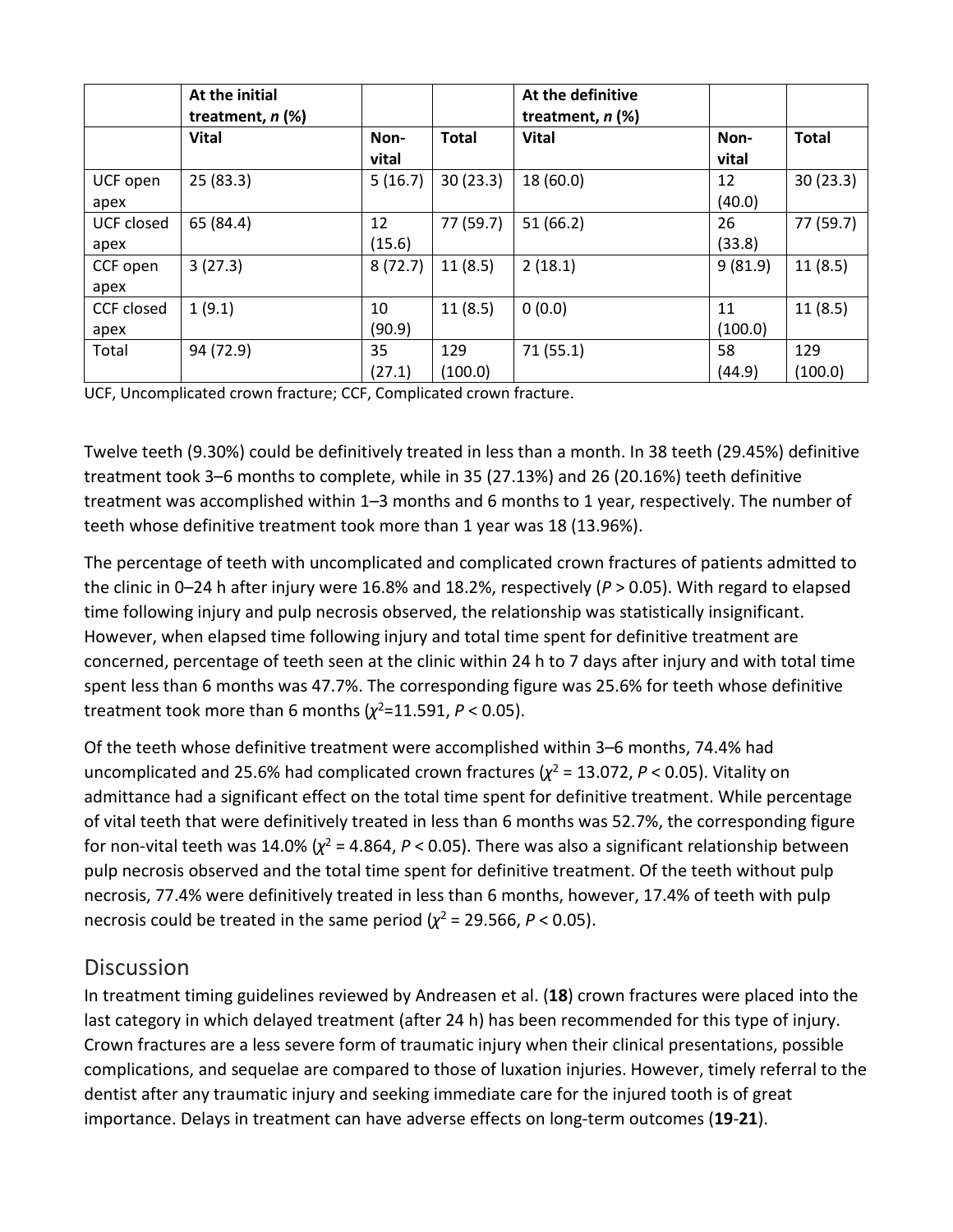The results of a prevalence study by Tovo et al. (**17**) relating to crown fractures among schoolchildren indicated that only 20% of children sought treatment after dental injury. In their study Marcenes et al. (**22**) also reported that the treatment of traumatic lesions was highly neglected (96.7%). In the present study, only 16.13% of patients were referred to the clinic within 1 day following a crown fracture injury. Lack of information about dental trauma and its consequences might be responsible for delays in seeking dental care after a traumatic injury.

Access to dental care is another point that contributes to this problem. The institution where the data of the present study were obtained does not offer after office hours dental service. This point may be an explanation for trauma cases with late presentation times observed. Trauma cases occurring in the evening and night times were likely to be referred in the following day(s). Providing after office hours or dental emergency service is important and the ways for improvement of such service should be explored.

Following an enamel–dentin fracture, potential invasion of sectioned tubules by bacteria via exposed dentin is a point of concern. Bacteria and their products have been suggested as one of the most important etiological factors in inflammatory reactions of the human dental pulp. Existing passive and active defense mechanisms of pulp limits bacterial invasion (**23**). The outward flow of dentinal fluid within the tubules puts up a 'passive' resistance to bacterial invasion through a gradient of hydrostatic pressure (**24**). The 'active' mechanism consists of an immediate inflammatory response to outside stimuli, bacterial toxins or bacteria. Invasion of the dentinal tubules by polymorphonuclear leukocytes and formation of plasma protein clotting in the extravascular space next to the affected dentin take place (**25**). A critical factor in this process is the intact pulpal vascular supply (**26**). Efficient and proper sealing of dentin also contributes to the healing in crown fracture injuries. It has been stated that only in the case of improper sealing will further irreversible pulpal lesions occur (**27**).

In the present study, initial treatment of the fractured teeth was mostly carried out by an interim restoration with composite resin. During these procedures total etching technique in combination with acetone-based adhesive system was utilized. The use of total etching technique has been favored as it would provide more durable restorations of crown-fractured teeth (**28**). Calcium hydroxide liner was not used during interim restoration beneath the composite covering. Its use in contemporary restorative procedures with composite resin has been disputed, primarily because of its poor capacity to bond with dentin (**28**). Pulling away of material from dentin by the contraction forces inherent in the setting reaction of composite resins have been reported (**29**). Olsburgh & Krejci (**27**) did not find indirect pulp capping necessary to protect the pulp as it would prevent resin tag penetration into the tubules, and hence reduce sealing efficacy and bond strength of the future restoration. In addition, in clinical service the properties of hard-setting calcium hydroxide seem to undergo physical as well as chemical changes as indicated by the observation that bacteria can penetrate the material (**30**, **31**).

Complications following crown fractures are uncommon and the most observed is pulp necrosis (**11**, **27**). Concomitant luxation injury has been reported to increase the likelihood of pulp necrosis (**32**). Borssen et al. (**7**) reported that pulp necrosis developed in 2% of the teeth with uncomplicated crown fractures. A similar finding has been reported by Robertson (**33**). Cavalleri & Zerman (**34**) reported that pulp necrosis occurred in 6% of incisors with crown fractures in immature teeth. In a study by Ravn (**35**), pulp necrosis was observed in 3.2% of teeth with enamel–dentin fracture as the only damage. In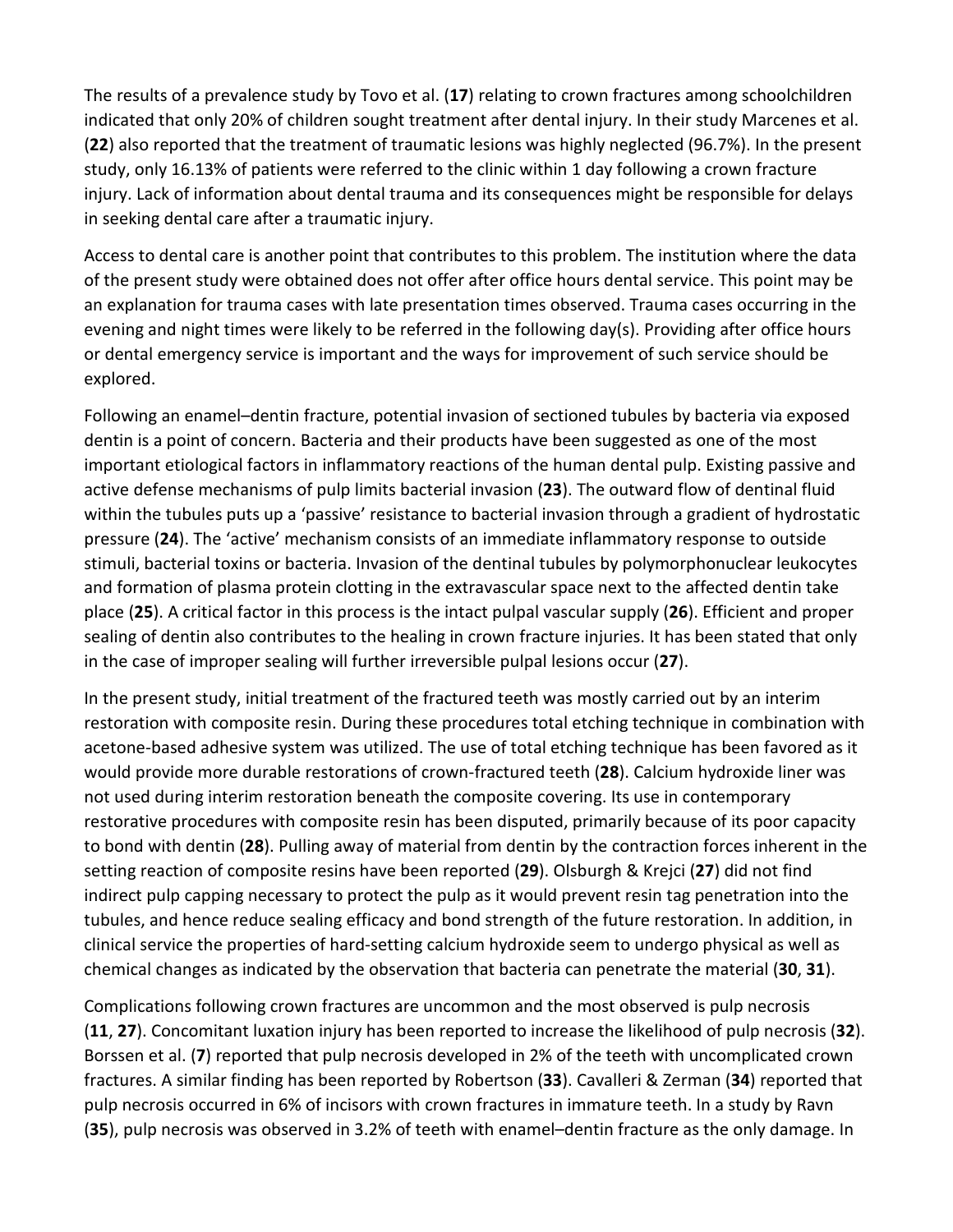the present study, pulp necrosis was observed in 23 teeth with uncomplicated crown fractures (8 with open apices, 15 with closed apices), making 21.5% of 107 teeth. The relatively high number of pulp necrosis observed in this study might be explained by the following factors.

The first one is related to initial diagnosis and vitality testing of the teeth on admittance. Despite the efforts to make an accurate diagnosis of crown-fractured teeth, the possibility of undetected or undiagnosed existing concomitant luxation injury, i.e., subluxation, cannot be ruled out. This is particularly true for patients with late presentation times, which might have masked the underlying luxation injury. Further, the trauma causing the loss of tooth structure may have affected the circulatory system of the pulp to the extent that the repair potential of the tissue is compromised (**28**).

The assessment of pulp vitality is a crucial diagnostic step in the practice of dentistry, especially in decision-making after traumatic injuries. The present methods of assessing pulp vitality (electric and thermal testing) are of limited use with children, often resulting in false-positive or false-negative results (**36**). Each test depends on the patient's perceived response to a stimulus as well as the dentist's interpretation of that response (**37**).

Recent studies have shown that blood circulation and not innervation is the most accurate determinant in assessing pulp vitality as it provides an objective differentiation between necrotic and vital pulp tissue (**38**). The newer pulp testing devices, some of which are still under development stage, detect the blood supply of the pulp through light absorption and reflection and are considered to be more accurate and non-invasive. They rely either on the detection of changes in the light absorption as it passed through the tooth, as in pulse oximetry (**36**, **39**) and dual wavelength spectrophotometry (**40**) or the shift in light frequency as it is reflected back from a tooth, as in laser Doppler flowmetry (**41**, **42**). In the present study, diagnosis of pulp vitality of teeth has been mostly carried out by electric pulp testers. With the availability of these devices, objective and accurate readings of pulp vitality of injured teeth could have been obtained on admission. However, this issue needs further exploration.

Direct and indirect biological risks of resin-based materials to the dentin–pulp complex have been reported in a critical review by Bouillaguet (**43**). He has classified these risks broadly into two categories: direct risks stemming from the toxicological properties of the materials themselves and indirect risks stemming from microbiological leakage. From a toxicological point of view, biocompatibility of dentin-bonding agents is imperative when they are placed on etched dentin near the pulp where tubular density and diameter are greatest (**43**). Bonding agents are also at greater risk for incomplete cure as they are thin, and oxygen inhibition of polymerization is a significant factor (**44**). On the other hand, any unpolymerized monomer in the composite is a potential biological liability if it leaches from the composite toward the pulp of the tooth (**45**). The results of cytotoxicity studies have confirmed that risk assessment of dentin adhesives must also be considered with a long-term view (**43**).

The selection of restorative materials has an important influence on bacterial leakage (**46**). The placement of enamel-bonded resin composite and adhesive-bonded resin composite does not seem to result in a perfect seal with cavity walls, because bacteria were detected in these restorations (**47**). The detection of bacteria beneath composite resin restorations demonstrates the continued need for improvement in the adherence and marginal sealing ability of these materials (**18**, **46**). It would seem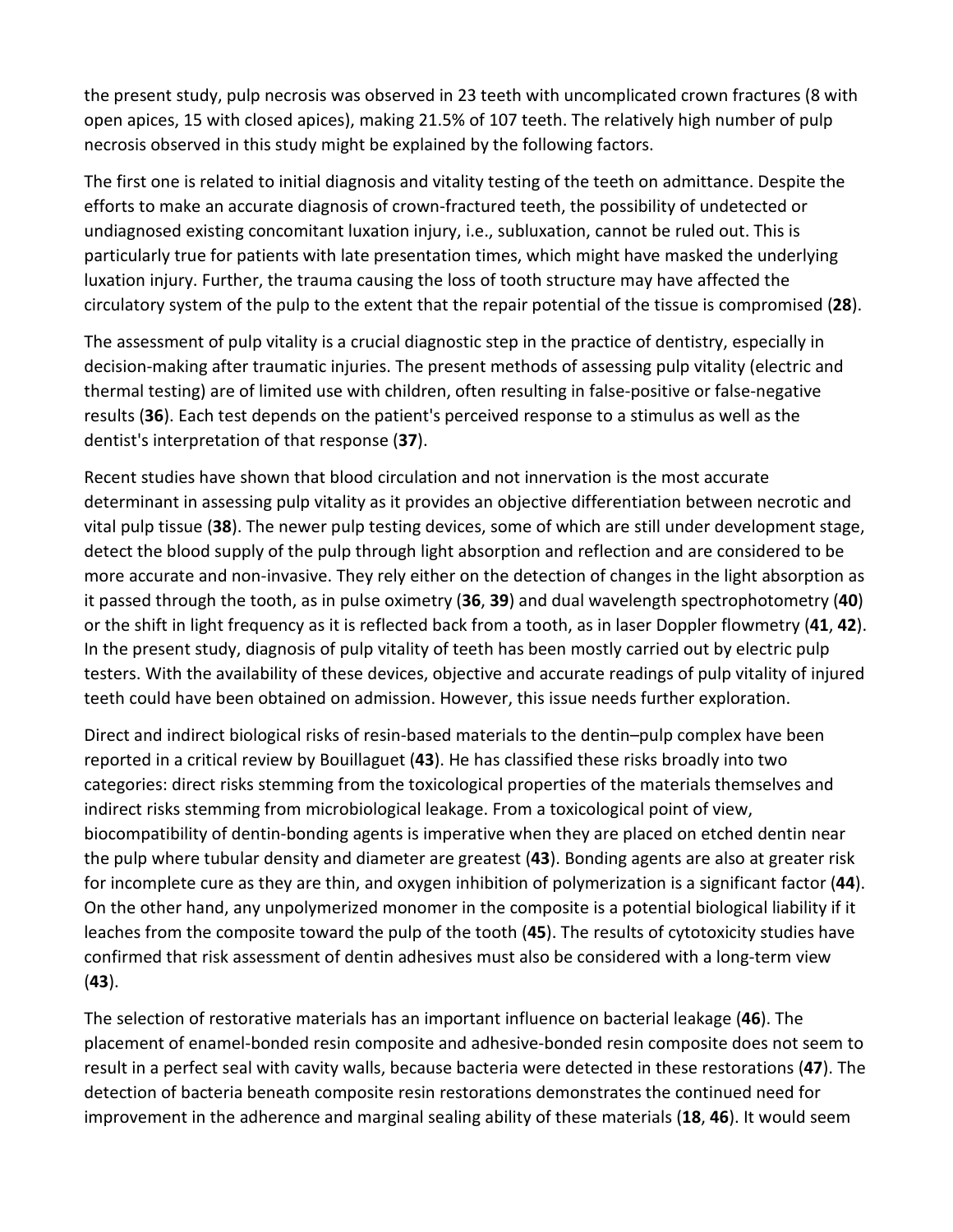that restorative materials that form the most perfect sealing with tooth structure are able to prevent the bacterial microleakage most. The prevention of bacterial microleakage will limit the severity of pulp inflammation and help maintain pulp tissue vitality (**46**).

Following a crown fracture, the amount of exposed dentin should also be taken into consideration as it could influence the number of dentinal tubules exposed and their proximity to the pulp in a young permanent tooth. Ravn (**35**) has emphasized the relationship between extent of dentin exposure and pulpal necrosis as well as influence of treatment on pulpal necrosis. However, no classification regarding this matter has been carried out during registration of trauma cases of the present study.

There is increasing evidence that the influence of the operator is of paramount importance in the performance of dentin-bonding agents (**43**). Different operators are involved in the treatment and follow up of the trauma cases of the present study. Although, for each case, the procedures have been performed under supervision of the authors of the study (HCG and NA), operator-related differences and their contribution to the presented results cannot be ruled out.

# Conclusions

Quick, timely and appropriate management of dental traumatic injuries would contribute to better prognosis of injured teeth. In this context, providing after office hours or dental emergency service is of great importance. There is also a great need for raising public awareness regarding the traumatic injuries of dental origin and their consequences. Operator-related factors (diagnosis, selection of adhesive system, and restorative material as well as their application, either interim or definitive) should be the subject of future improvement.

# Acknowledgments

Research assistants of the Department of Pediatric Dentistry, Faculty of Dentistry at Hacettepe University (Kömürcüoğlu E., Yağcı F., Cengiz SB., Çetingüç A., Demir T., Şıracı E., Büyükgüral B., and Ulusoy AT) are gratefully acknowledged for their time and efforts in providing treatment to the patients of the present study. Dr Zafer C. Çehreli is also appreciated for the enlightening and helpful discussion made on biocompatibility of dentin adhesives.

# References

- 1 Andreasen JO, Andreasen FM. Dental traumatology: quo vadis. Endod Dent Traumatol 1990; 6: 78– 80.
- 2 Wilson S, Smith GA, Preisch J, Casamassimo PS. Epidemiology of dental trauma treated in an urban pediatric emergency department. Pediatr Emerg Care 1997; 13: 12– 15.
- 3 Lygidakis NA, Marinou D, Katsaris N. Analysis of dental emergencies presenting to a community paediatric dentistry center. Int J Paediatr Dent 1998; 8: 181– 90.
- 4 Al-Jundi SH. Dental emergencies presenting to a dental teaching hospital due to complications from traumatic dental injuries. Dent Traumatol 2002; 18: 181– 5.
- 5 Andreasen JO, Andreasen FM. Classification, etiology and epidemiology. In: JO Andreasen, FM Andreasen, editors. Textbook and color atlas of traumatic injuries to the teeth, 3rd edn. St. Louis, MO: Mosby; 1994. p. 151– 76.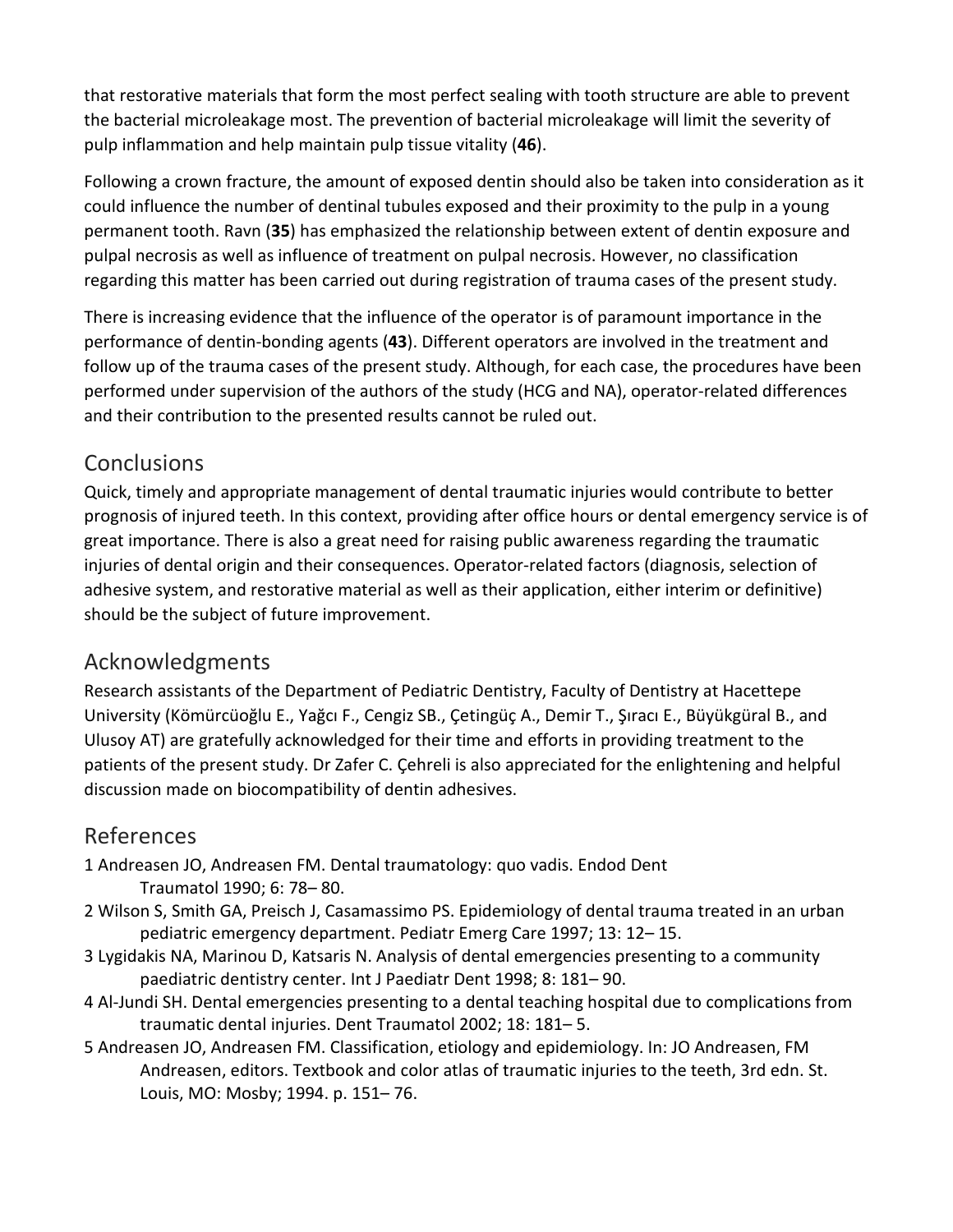- 6 Schatz JP, Joho JP. A retrospective study of dento-alveolar injuries. Endod Dent Traumatol 1994; 10: 11– 14.
- 7 Borssen E, Holm AK. Traumatic dental injuries in a cohort of 16-year-olds in northern Sweden. Endod Dent Traumatol 1997; 13: 276– 80.
- 8 Zerfowski M, Bremerich A. Facial trauma in children and adolescents. Clin Oral Invest 1998; 2: 120– 4.
- 9 Marcenes W, Al Beiruti N, Tayfour D, Issa S. Epidemiology of traumatic injuries to the permanent incisors of 9–12-year-old schoolchildren in Damascus, Syria. Endod Dent Traumatol 1999; 15: 117– 23.
- 10 Kargül B, Çağlar E, Tanboğa I. Dental trauma in Turkish children, Istanbul. Dent Traumatol 2003; 19: 72– 5.
- 11 FM Andreasen, JO Andreasen, editors. Crown fractures. Textbook and color atlas of traumatic injuries to the teeth, 3rd edn. Copenhagen: Munksgaard; 1994. p. 219– 56.
- 12 Altay N, Güngör HC. A retrospective study of dento-alveolar injuries of children in Ankara, Turkey. Dent Traumatol 2001; 17: 201– 4.
- 13 Tapias MA, Jimenez-Garcia R, Lamas F, Gil AA. Prevalence of traumatic crown fractures to permanent incisors in a childhood population: Mostoles, Spain. Dent Traumatol 2003; 19: 119– 22.
- 14 Onetto JE, Flores MT, Garbarino ML. Dental trauma in children and adolescents in Valparaiso, Chile. Endod Dent Traumatol 1994; 10: 223– 7.
- 15 Caliskan MK, Turkun M. Clinical investigation of traumatic injuries of permanent incisors in Izmir, Turkey. Endod Dent Traumatol 1995; 11: 210– 13.
- 16 Şaroğlu I, Sönmez H. The prevalence of traumatic injuries treated in the pedodontic clinic of Ankara University, Turkey, during 18 months. Dent Traumatol 2002; 18: 299– 303.
- 17 Tovo MF, Dos Santos PR, Kramer PF, Feldens CA, Sari GT. Prevalence of crown fractures in 8–10 years old schoolchildren in Canoas, Brazil. Dent Traumatol 2004; 20: 251– 4.
- 18 Andreasen JO, Andreasen FM, Skeie A, Hjorting-Hansen E, Schwartz O. Effect of treatment delay upon pulp and periodontal healing of traumatic dental injuries – a review article. Dent Traumatol 2002; 18: 116– 28.
- 19 Hamilton FA, Hill FJ, Holloway PJ. An investigation of dento-alveolar trauma and its treatment in an adolescent population. Part 1. Br Dent J 1997; 182: 91– 5.
- 20 Hamilton FA, Hill FJ, Holloway PJ. An investigation of dento-alveolar trauma and its treatment in an adolescent population. Part 2. Br Dent J 1997; 182: 129– 33.
- 21 Batstone MD, Waters C, Porter SAT, Monsour FNT. Treatment delays in paediatric dento-alveolar trauma at a tertiary referral hospital. Aust Dent J 2004; 49: 28– 32.
- 22 Marcenes W, Zabot NE, Traebert J. Socio-economic correlates of traumatic injuries to the permanent incisors in schoolchildren aged 12 years in Blumenau, Brazil. Dent Traumatol 2001; 17: 222– 6.
- 23 Olsburgh S, Jacoby T, Krejci I. Crown fractures in the permanent dentition: pulpal and restorative considerations. Dent Traumatol 2002; 18: 103– 15.
- 24 Ciucchi B, Bouillaguet S, Holz J. Dentinal fluid dynamics in human teeth in vivo. J Endod 1995; 21: 191– 4.
- 25 Bergenholtz G. Pathogenic mechanisms in pulpal disease. J Endod 1990; 16: 98– 101.
- 26 Bouillaguet S, Ciucchi B, Holz J. Potential risks for pulpal irritation with contemporary adhesive restorations: an overview. Acta Med Dent Helv 1996; 1: 235– 43.
- 27 Olsburgh S, Krejci I. Pulp response to traumatic crown fractures. Endod Top 2003; 5: 26– 40.